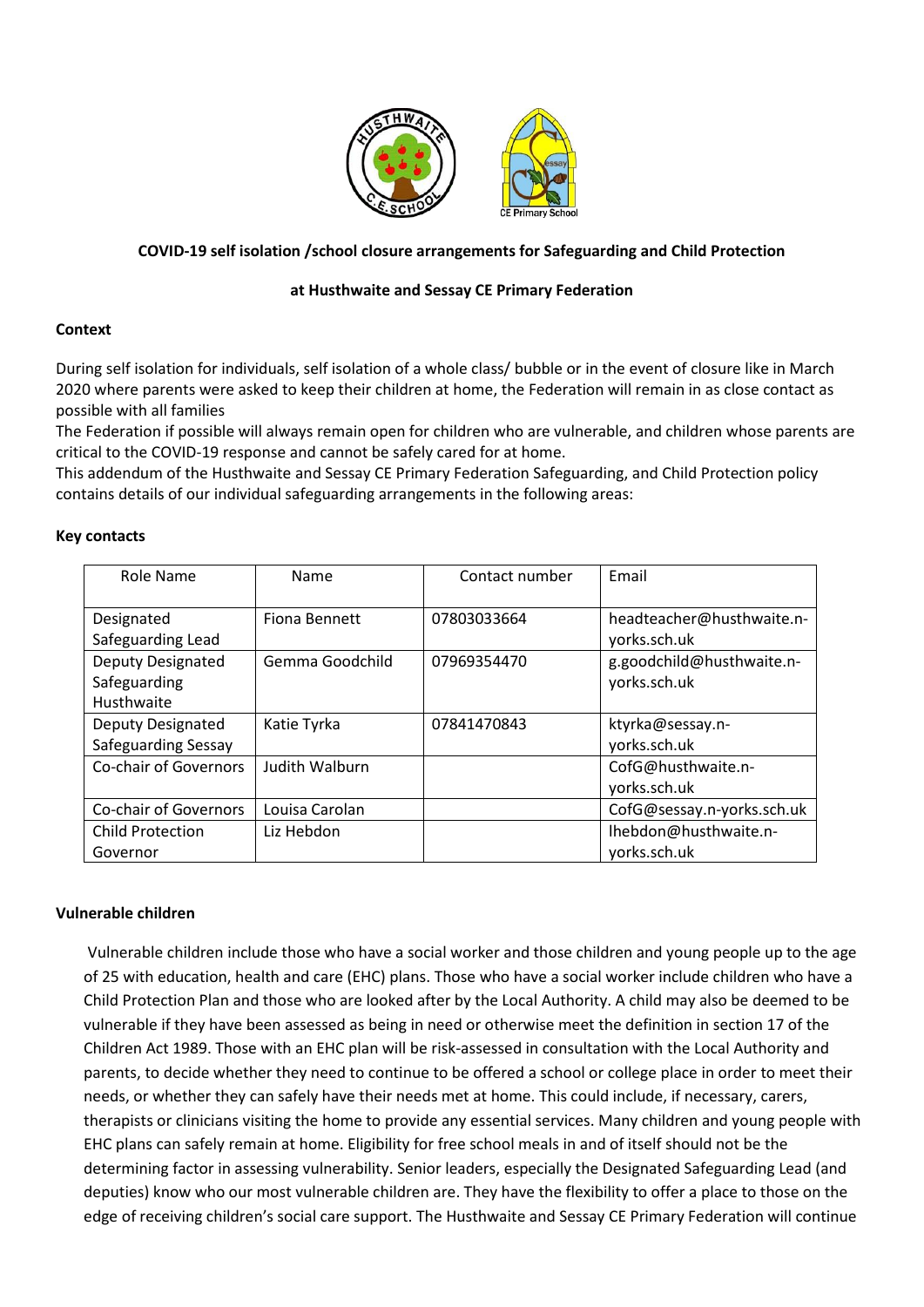to work with and support children's social workers to help protect vulnerable children. The lead person for this will be: Fiona Bennett.

There is an expectation that vulnerable children who have a social worker will attend an education setting, so long as they do not have underlying health conditions that put them at risk. In circumstances where a parent does not want to bring their child to an education setting, and their child is considered vulnerable, the social worker and the Husthwaite and Sessay CE Primary Federation will explore the reasons for this directly with the parent. Where parents are concerned about the risk of the child contracting COVID19, The Husthwaite and Sessay CE Primary Federation will talk through these anxieties with the parent/carer following the advice set out by Public Health England. The Husthwaite and Sessay CE Primary Federation will encourage our vulnerable children and young people to attend a school, including remotely if needed.

## **Attendance monitoring**

Local authorities and education settings continue to do the DfE daily return, school attendance registers and follow up on non-attendance. The Husthwaite and Sessay CE Primary Federation will agree with parents/carers whether children should be attending school – The Husthwaite and Sessay CE Primary Federation will then follow up on any pupil that they were expecting to attend, who does not. The Husthwaite and Sessay CE Primary Federation will also follow up with any parent or carer who has arranged care for their child(ren) and the child(ren) subsequently to not attend.

## **Designated Safeguarding Lead**

The Husthwaite and Sessay CE Primary Federation has a Designated Safeguarding Lead (DSL) and a Deputy DSL for both schools.

The Designated Safeguarding Lead is: Fiona Bennett.

The Deputy Designated Safeguarding Husthwaite Lead is: Gemma Goodchild

The Deputy Designated Safeguarding Sessay Lead is: Katie Tyrka

Wherever possible there will be a trained DSL (or deputy) available on site. Where this is not the case a trained DSL (or deputy) will be available to be contacted via phone for example when working from home. Where a trained DSL (or deputy) is not on site, in addition to the above, a teacher will assume responsibility for coordinating safeguarding on site (underlined on rota). This might include updating and managing access to child protection folders and liaising with the offsite DSL (or deputy).

#### **Reporting a concern**

Where staff have a concern about a child, they should continue to follow the process outlined in the Federation Safeguarding Policy, this includes completing a concern form and notifying the Designated Safeguarding Lead. Please speak to the DSL or Deputy in their absence to ensure that the concern is received. Staff are reminded of the need to report any concern immediately and without delay. Where staff are concerned about an adult working with children in the school, they should inform their headteacher- this should be done verbally and followed up with an email to the headteacher. Concerns around the Headteacher should be directed to the Co-Chairs of Governors: J Walburn and L Carolan.

## **Online safety in schools**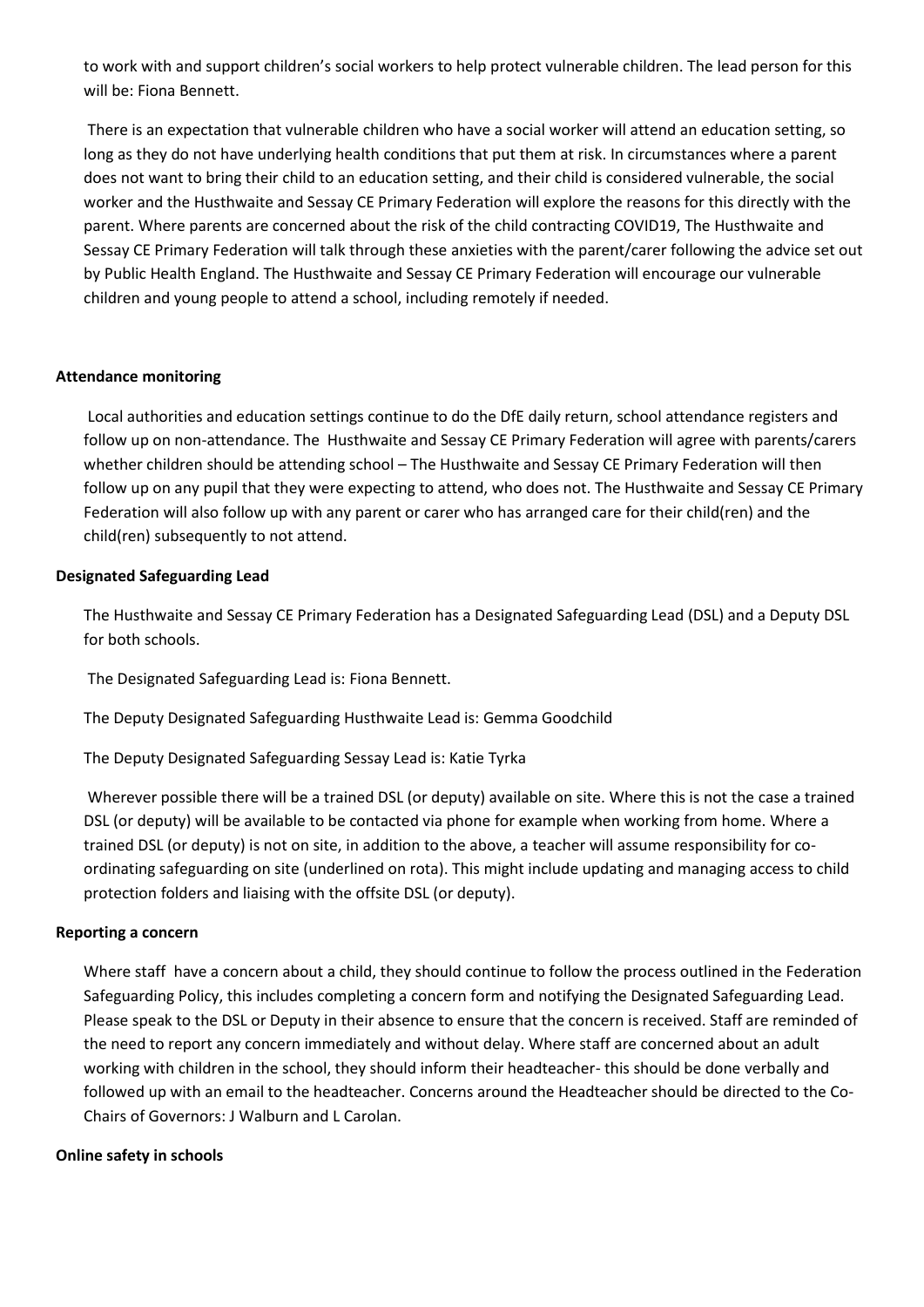The Husthwaite and Sessay CE Primary Federation will continue to provide a safe environment, including online. This includes the use of an online filtering system. Where students are using computers, laptops or iPads in school, appropriate supervision will be in place.

### **Online safety children not in school**

The Husthwaite and Sessay CE Primary Federation will continue to remind all families of the need to ensure their children are safe online. Parents and carers need to be aware of what their children are being asked to do online, including the sites they will be asked to access and be clear who from The Husthwaite and Sessay CE Primary Federation (if anyone) their child is going to be interacting with online. Parents must be certain that providers and people they access online are reputable.

Children not physically attending The Husthwaite and Sessay CE Primary Federation, those in self isolation. The Husthwaite and Sessay CE Primary Federation will ensure, as much as it reasonably can, that children are safe, tasks that are set by staff to complete online will be vetted first. When staff interact with children, including online, they will continue to look out for signs a child may be at risk. Any concerns should be dealt with as per the Child Protection Policy and where appropriate, referrals should still be made to children's social care and as required the police.

All staff will continue to follow the school's acceptable use policy and contact with families will be via The Husthwaite and Sessay CE Primary Federation email addresses. Staff will not communicate directly with pupils through social media or email except when classes use Google for Education (implementation 2021), which can be monitored.

## **Supporting children not in school**

The Husthwaite and Sessay CE Primary Federation is committed to ensuring the safety and wellbeing of all its Children and Young people. Communication with vulnerable persons will be on-going as needed and identified through risk assessment. Class teachers will report any concerns to the DSL and in her absence the Deputy DSL's.

#### **Supporting children in school**

The Husthwaite and Sessay CE Primary Federation is committed to ensuring the safety and wellbeing of all its students. The Husthwaite and Sessay CE Primary Federation will continue to be a safe space for all children to attend and flourish. The Headteacher will ensure that appropriate staff are on site and staff to pupil ratio numbers are appropriate, to maximise safety. The Husthwaite and Sessay CE Primary Federation will refer to the Government guidance for education and childcare settings on how to implement social distancing and continue to follow the advice from Public Health England on handwashing and other measures to limit the risk of spread of COVID19. The Husthwaite and Sessay CE Primary Federation will ensure that where we care for children of critical workers and vulnerable children on site, we ensure appropriate support is in place for them. This will be recorded on the teacher handover on SharePoint at the end of every shift. Where The Husthwaite and Sessay CE Primary Federation has concerns about the impact of staff absence – such as our Designated Safeguarding Lead or first aiders – the DSL will discuss them immediately with the Co-Chair of Governors and our NYCC SIA Donna Makepeace.

#### **Mental Health**

The Husthwaite and Sessay CE Primary Federation is aware that the current circumstances can affect the mental health of pupils and their parents. Teachers are aware of this in setting expectations of pupils' work when they are at home.

When children of critical workers and vulnerable children are on site, we will ensure appropriate support is in place for them. We will access additional support and advice if and when necessary through Compass Buzz, North Yorkshire's programme for children's mental health.